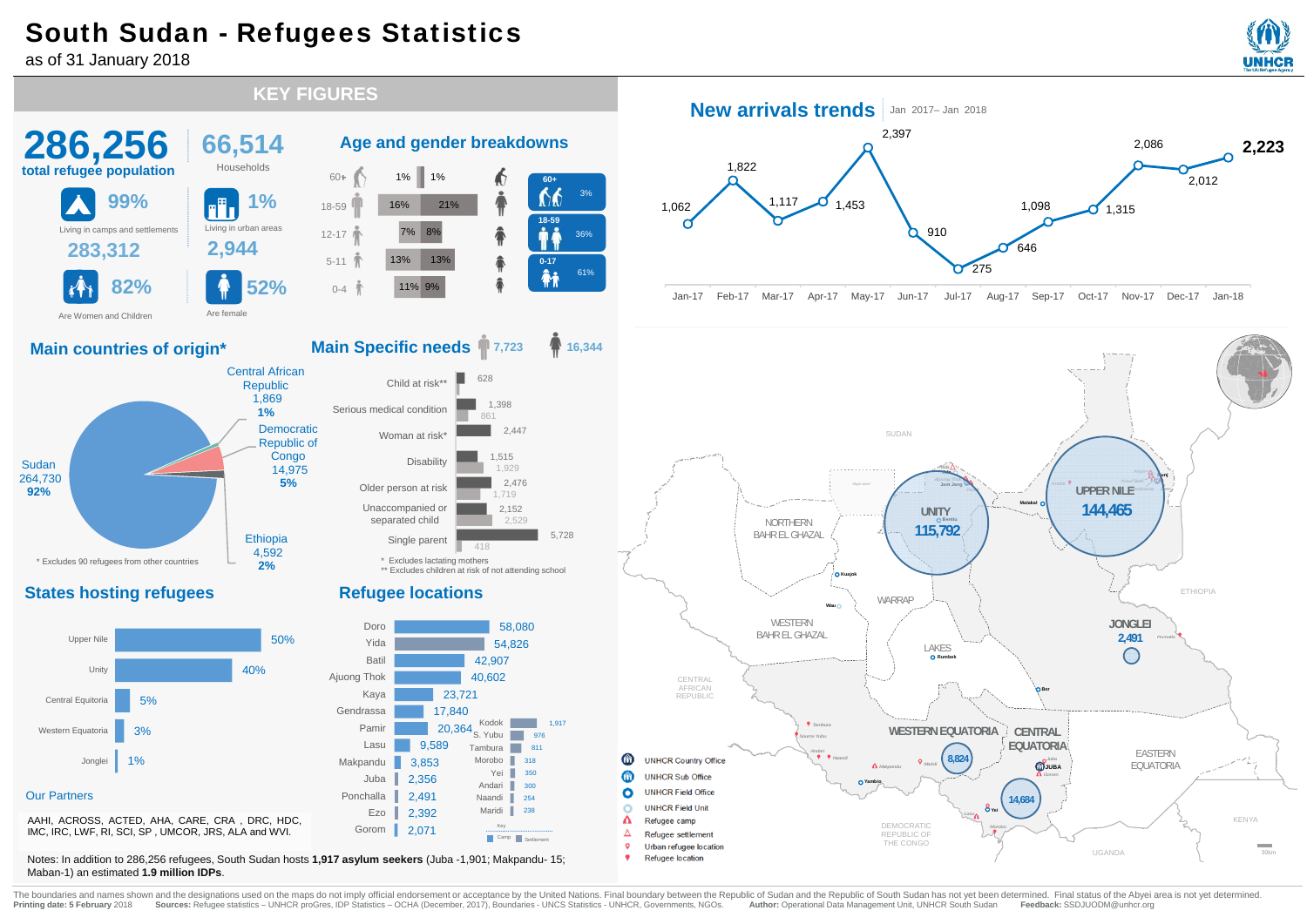## South Sudan Refugee statistics: Population by Location, Sex and Age Group

as of the 31-January-2018



|                         |                    | $0 - 4$ years |                |                 |        | 5 - 11 years |              | 12 - 17 years |        |              | 18 - 59 years |        |              |                | $60$ years +   |                |         |        | <b>Households</b> |        |        |              |
|-------------------------|--------------------|---------------|----------------|-----------------|--------|--------------|--------------|---------------|--------|--------------|---------------|--------|--------------|----------------|----------------|----------------|---------|--------|-------------------|--------|--------|--------------|
| <b>State</b>            | Location           | F.            | M              | <b>Total</b>    | Е      | M            | <b>Total</b> | F.            | M      | <b>Total</b> | F             | M      | <b>Total</b> | F.             | M              | <b>Total</b>   | F.      | M      | <b>Total</b>      | F.     | M      | <b>Total</b> |
|                         | Doro               | 5,544         | 5,912          | 11,456          | 7,364  | 7,649        | 15,013       | 4,576         | 4,809  | 9,385        | 11,715        | 9,173  | 20,888       | 727            | 611            | 1,338          | 29,926  | 28,154 | 58,080            | 6,777  | 6,265  | 13,042       |
|                         | Kaya               | 2,142         | 2,385          | 4,527           | 2,676  | 2,759        | 5,435        | 1,739         | 1,750  | 3,489        | 5,109         | 4,072  | 9,181        | 454            | 635            | 1,089          | 12,120  | 11,601 | 23,72'            | 2,512  | 2,937  | 5,449        |
| Upper                   | <b>Yusuf Batil</b> | 4,144         | 4.442          | 8,586           | 5,156  | 5,334        | 10,490       | 3,311         | 3,190  | 6,501        | 9,027         | 6,394  | 15,421       | 853            | 1,056          | 1,909          | 22,491  | 20,416 | 42,907            | 4,705  | 4,514  | 9,219        |
| <b>Nile</b>             | Gendrassa          | 1,688         | 1,783          | 3,471           | 2,092  | 2,133        | 4,225        | 1,343         | 1,300  | 2,643        | 3,727         | 3,094  | 6,821        | 299            | 381            | 680            | 9,149   | 8,691  | 17,840            | 1,891  | 2,170  | 4,061        |
|                         | Kodok              | 66            | 57             | 123             | 358    | 342          | 700          | 144           | 140    | 284          | 413           | 337    | 750          | 31             | 29             | 60             | 1,012   | 905    | 1,917             | 324    | 212    | 536          |
|                         | Tota               | 3.584         | 4.579          | 28.16           | 7.646  | 8.217        | eta k        | 11,113        | 11.189 | 22.30        | 29.99'        | 23.070 | 53.06        | 2 R G          | 2.712          | 5.07           | 74.698  | 69.767 | 44.46             | 6,209  | 16.098 | 32,307       |
|                         | Ajoung Thok        | 3,907         | 3,906          | 7,813           | 4,795  | 4,769        | 9,564        | 3,137         | 3,407  | 6,544        | 8,228         | 7,878  | 16,106       | 326            | 249            | 575            | 20,393  | 20,209 | 40,602            | 5,254  | 4,133  | 9,387        |
| Unity                   | Pamir              | 2,236         | 2,329          | 4,565           | 2,694  | 2,708        | 5,402        | 1,701         | 1,630  | 3,331        | 4,102         | 2,673  | 6,775        | 171            | 120            | 291            | 10,904  | 9,460  | 20,364            | 3,292  | 1,286  | 4,578        |
| <b>State</b>            | Yida               | 5,066         | 5,234          | 10,300          | 8,118  | 8,152        | 16,270       | 5,054         | 4,523  | 9,577        | 12,338        | 5,393  | 17,731       | 579            | 369            | 948            | 31,155  | 23,671 | 54,826            | 8,384  | 2,943  | 11,327       |
|                         | Tota               | 11,209        | 1,469          | 22,678          | 15,607 | 15.629       | 31.23        | 9.892         | 9,560  | 19,45        | 24,668        | 15,944 | 40,61        | 1,076          | 738            | ,814           | 62,452  | 53,340 | 115,79            | 16,930 | 8,362  | 25,292       |
| Central                 | Gorom              | 178           | 167            | 345             | 231    | 241          | 472          | 138           | 162    | 300          | 442           | 472    | 914          | 30             | 10             | 40             | 1,019   | 1,052  | 2,071             | 344    | 420    | 764          |
|                         | Juba               | 82            | 83             | 165             | 138    | 133          | 271          | 77            | 73     | 150          | 289           | 1,427  | 1,716        | $\overline{2}$ | 52             | 54             | 588     | 1,768  | 2,356             | 149    | 1,404  | 1,553        |
|                         | _asu               | 657           | 688            | 1,345           | 1,239  | 1,212        | 2,451        | 807           | 784    | 1,591        | 2,034         | 1,832  | 3,866        | 218            | 118            | 336            | 4,955   | 4,634  | 9,589             | 1,322  | 1,342  | 2,664        |
| Equatoria               | Morobo             | 25            | 22             | 47              | 46     | 59           | 105          | 24            | 30     | 54           | 62            | 42     | 104          | 3              | 5              | 8              | 160     | 158    | 318               | 38     | 41     | 79           |
|                         | Yei                | 23            | 35             | 58              | 36     | 33           | 69           | 22            | 23     | 45           | 87            | 84     | 171          | $\overline{4}$ | 3              |                | 172     | 178    | 350               | 87     | 74     | 161          |
|                         | Tota               | 965           | 995            | .96             | ,690   | .678         | 3.36         | .068          | .072   | 2,14         | 2,914         | 3,857  | 6,77'        | 257            | 188            | 445            | 6,894   | 7,790  | 14,68             | .940   | 3,281  | 5,221        |
| Jonglei<br><b>State</b> | Pochalla           | 132           | 160            | 292             | 279    | 274          | 553          | 332           | 364    | 696          | 654           | 248    | 902          | 36             | 12             | 48             | 1433    | 1058   | 2491              | 524    | 143    | 667          |
|                         | Tota               | 132           | 160            | 29 <sub>2</sub> | 279    | 274          | 553          | 332           | 364    | 69           | 654           | 248    | 902          | 36             |                |                | 1.433   | 1.058  | 2.49              | 524    | 143    | 667          |
|                         | Andari             | 23            | 20             | 43              | 32     | 40           | 72           | 19            | 14     | 33           | 80            | 53     | 133          | 8              | 11             | 19             | 162     | 138    | 300               | 60     | 61     | 121          |
|                         | Ezo                | 87            | 93             | 180             | 214    | 248          | 462          | 178           | 152    | 330          | 789           | 487    | 1,276        | 73             | 71             | 144            | 1,341   | 1,051  | 2,392             | 560    | 420    | 980          |
|                         | Makpandu           | 297           | 291            | 588             | 503    | 437          | 940          | 254           | 260    | 514          | 860           | 825    | 1,685        | 57             | 69             | 126            | 1,971   | 1,882  | 3,853             | 490    | 686    | 1,176        |
| Western<br>Equatoria    | Maridi             | 3             | $\overline{2}$ | 5               | 37     | 36           | 73           | 22            | 20     | 42           | 51            | 65     | 116          | $\overline{0}$ | $\overline{2}$ | $\overline{2}$ | 113     | 125    | 238               | 39     | 57     | 96           |
|                         | Naandi             | 18            | 17             | 35              | 32     | 30           | 62           | 21            | 24     | 45           | 49            | 50     | 99           | $\overline{7}$ | 6              | 13             | 127     | 127    | 254               | 39     | 44     | 83           |
|                         | Source yubu        | 47            | 64             | 111             | 133    | 144          | 277          | 67            | 66     | 133          | 274           | 153    | 427          | 14             | 14             | 28             | 535     | 441    | 976               | 196    | 125    | 321          |
|                         | Tambura            | 54            | 63             | 117             | 139    | 122          | 261          | 57            | 61     | 118          | 193           | 111    | 304          | $\overline{7}$ | $\overline{4}$ | 11             | 450     | 361    | 811               | 151    | 99     | 250          |
|                         | Tota               | 529           | 550            | 1,07            | .090   | .057         |              | 618           | 597    | 1.21         | 2.29          | 1,744  | 4.04         | 66             | 177            |                | 4.699   | 4.125  | 8.82              | .535   | 1.492  | 3,027        |
|                         | <b>Grand total</b> | 26.419        | 27.753         | 54,172          | 36.312 | 36.855       | 73.167       | 23,023        | 22,782 | 45.805       | 60.523        | 44,863 | 105.38       | 3.899          | 3.827          | 7.726          | 150.176 | 36,080 | 286.256           | 37.138 | 29,376 | 66.514       |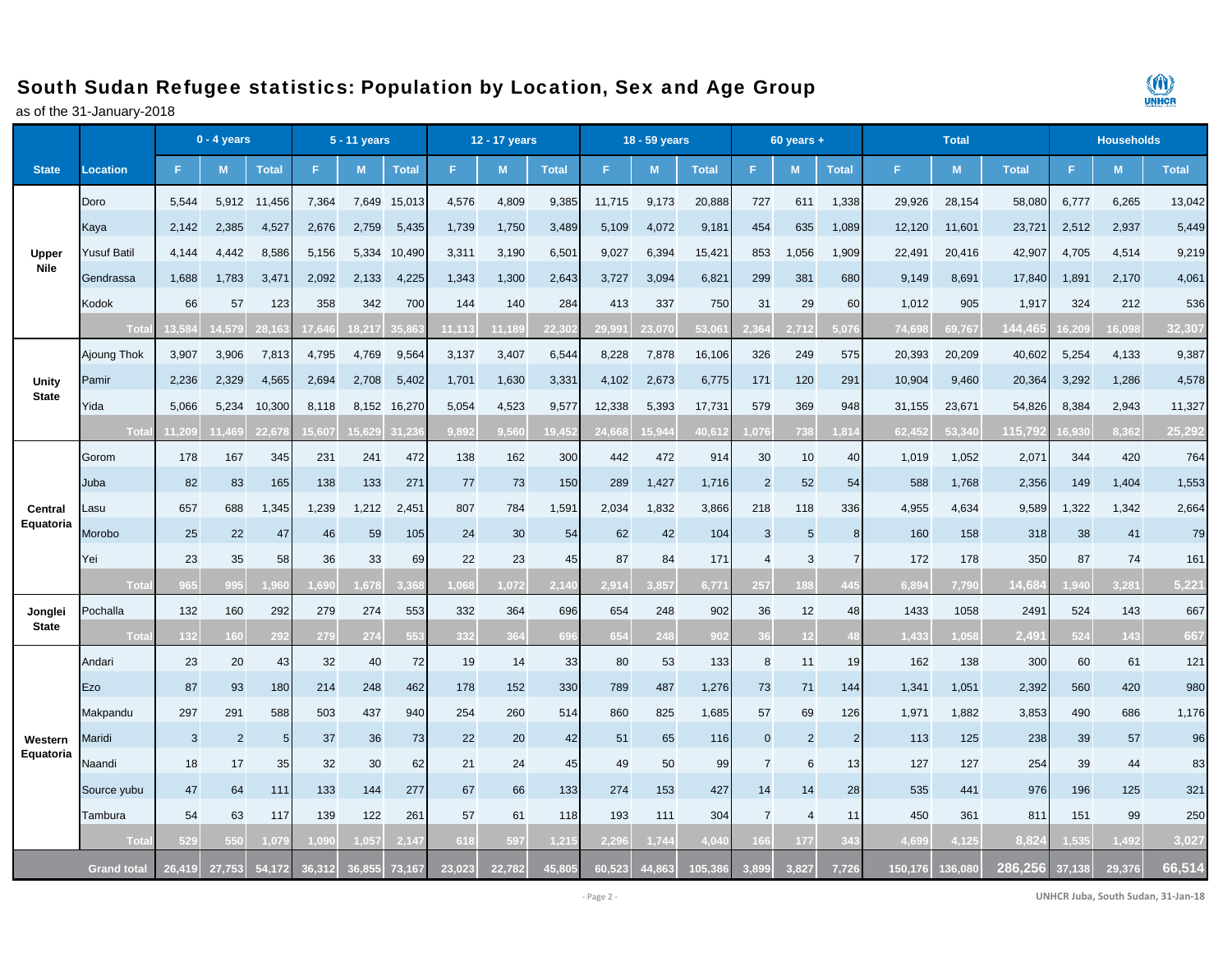## South Sudan Statistics: Population by Country of Origin, Sex and Age Group

as of the 31-January-2018

|                                   |                    |                  | <b>Households (HHs)</b> |            | Persons<br>18 - 59 years    |                             |                |                         |                          |                |                |                          |                |                |              |                |                |                |                |                |                |                |
|-----------------------------------|--------------------|------------------|-------------------------|------------|-----------------------------|-----------------------------|----------------|-------------------------|--------------------------|----------------|----------------|--------------------------|----------------|----------------|--------------|----------------|----------------|----------------|----------------|----------------|----------------|----------------|
| Country                           |                    | <b>Total HHs</b> | <b>Female headed</b>    |            | $0 - 4$ years               |                             |                | 5 - 11 years            |                          |                | 12 - 17 years  |                          |                |                |              | $60$ years +   |                | <b>Total</b>   |                |                |                |                |
| of Origin                         | <b>Settlement</b>  |                  | <b>HHs</b>              |            |                             | M                           |                |                         | M                        |                |                |                          |                |                | M            |                |                | M              |                |                |                |                |
|                                   | Andari             | $\overline{1}$   |                         | 0%         | $\Omega$                    | $\mathbf{0}$                | $\Omega$       | $\Omega$                | $\Omega$                 |                | $\mathbf{0}$   | $\mathbf{0}$             |                | $\Omega$       | $\mathbf{1}$ |                | $\mathbf 0$    | $\Omega$       |                | $\Omega$       | $\overline{1}$ | $\overline{1}$ |
|                                   | Ezo                | 14               | -8                      | 57%        | $\overline{0}$              | $\overline{2}$              |                | 3                       | -6                       |                |                | 2                        |                | 11             | 6            | 17             |                |                |                | 19             | 17             | 36             |
| <b>CENTRAL</b>                    | Makpandu           | 36               | 6                       | 17%        | 3                           | $\overline{7}$              | 1 <sup>1</sup> |                         | -9                       | 17             | 3              | $\Delta$                 |                | 18             | 29           | 47             | $\Omega$       | 5              |                | 32             | 54             | 86             |
| <b>AFRICAN</b><br><b>REPUBLIC</b> | Naandi             | $\overline{7}$   | $\overline{4}$          | 57%        | $\overline{0}$              | $\overline{4}$              |                | $\overline{2}$          | 3                        |                | $\mathbf{0}$   | $\mathbf{0}$             |                |                | 3            |                | $\circ$        | $\mathbf 0$    |                |                | 10             | 17             |
|                                   | SourceYubu         | 309              | 188                     | 61%        | 45                          | 64                          | 109            | 129                     | 143                      | 272            | 65             | 64                       | 129            | 265            | 150          | 415            | 13             | 12             | 25             | 517            | 433            | 950            |
|                                   | Tambura            | 235              | 142                     | 60%        | 51                          | 60                          | 111            | 136                     | 119                      | 255            | 56             | 60                       | 116            | 183            | 105          | 288            | 5              | $\overline{4}$ |                | 431            | 348            | 779            |
|                                   |                    | 602              | 348                     | 58%        | 99                          | 137                         | 236            | 278                     | 280                      | 558            | 128            | 130                      | 258            | 482            | 294          | 776            | 19             | 22             | 41             | 1,006          | 863            | 1,869          |
|                                   | Gorom              | $\overline{1}$   |                         | 0%         | $\overline{1}$              |                             |                |                         | $\overline{2}$           | $\overline{2}$ |                |                          |                |                |              |                |                |                | $\overline{1}$ | $\overline{1}$ | 3              | $\overline{4}$ |
|                                   | Andari             | 120              | 60                      | 50%        | 23                          | 20                          | 43             | 32                      | 40                       | 72             | 19             | 14                       | 33             | 80             | 52           | 132            | 8              | 11             | 19             | 162            | 137            | 299            |
|                                   | Ezo                | 966              | 552                     | 57%        | 87                          | 91                          | 178            | 211                     | 242                      | 453            | 174            | 150                      | 324            | 778            | 481          | 1,259          | 72             | $70\,$         | 142            | 1,322          | 1,034          | 2,356          |
|                                   | Juba.              |                  |                         | 0%         |                             | $\sim$                      | ٠              | $\overline{1}$          | $\overline{1}$           | $\overline{2}$ | $\overline{2}$ | $\sim$                   | $\overline{2}$ | $\overline{1}$ | 2            | $\mathbf{3}$   |                | $\overline{1}$ | $\overline{1}$ | $\overline{4}$ | $\overline{4}$ | 8              |
|                                   | Lasu               | 2,251            | 1,226                   | 54%        | 575                         | 616                         | 1,191          | 1,039                   | 991                      | 2,030          | 669            | 650                      | 1,319          | 1,865          | 1,436        | 3,301          | 217            | 108            | 325            | 4,365          | 3,801          | 8,166          |
| <b>DEMOCRATIC</b>                 | Makpandu           | 1,017            | 452                     | 44%        | 260                         | 246                         | 506            | 432                     | 364                      | 796            | 212            | 226                      | 438            | 742            | 642          | 1,384          | 57             | 61             | 118            | 1,703          | 1,539          | 3,242          |
| <b>REPUBLIC OF</b><br>THE CONGO   | Morobo             | 79               | 38                      | 48%        | 25                          | 22                          | 47             | 46                      | 59                       | 105            | 24             | 30                       | 54             | 62             | 42           | 104            | 3              | 5              | 8              | 160            | 158            | 318            |
|                                   | Naandi             | 76               | 35                      | 46%        | 18                          | 13                          | 31             | 30                      | 27                       | 57             | 21             | 24                       | 45             | 44             | 47           | 91             | $\overline{7}$ | 6              | 13             | 120            | 117            | 237            |
|                                   | SourceYubu         | 12               | 8                       | 67%        | $\overline{2}$              |                             | $\overline{2}$ | $\overline{4}$          | $\overline{1}$           |                | $\overline{2}$ | $\overline{2}$           |                | 9              | $\mathbf{3}$ | 12             | $\overline{1}$ | $\overline{2}$ | $\mathbf{3}$   | 18             | 8              | 26             |
|                                   | Tambura            | 15               | 9                       | 60%        | 3                           | 3                           | 6              | 3                       | 3                        | 6              | $\overline{1}$ | $\overline{1}$           | $\overline{2}$ | 10             | 6            | 16             | $\overline{2}$ |                | $\overline{2}$ | 19             | 13             | 32             |
|                                   | Yei                | 102              | 82                      | 80%        | 23                          | 35                          | 58             | 35                      | 32                       | 67             | 22             | 21                       | 43             | 82             | 30           | 112            | $\overline{4}$ | $\mathbf{3}$   | $\overline{7}$ | 166            | 121            | 287            |
|                                   |                    | 4,639            | 2,462                   | 53%        | 1,017                       | 1,046                       | 2.063          | 1,833                   | 1,762                    | 3,595          | 1,146          | 1,118                    | 2,264          | 3,673          | 2,741        | 6,414          | 371            | 268            | 639            | 8.040          | 6,935          | 14,975         |
|                                   | Doro               |                  |                         | 0%         | $\overline{\phantom{a}}$    | $\mathcal{L}_{\mathcal{A}}$ |                |                         | $\overline{\phantom{a}}$ |                | $\sim$         |                          | $\sim$         | $\overline{1}$ | $\sim$       | $\overline{1}$ |                |                |                | $\overline{1}$ | $\sim$         | $\mathbf{1}$   |
|                                   | Gorom              | 763              | 344                     | 45%        | 177                         | 167                         | 344            | 231                     | 239                      | 470            | 138            | 162                      | 300            | 442            | 472          | 914            | 30             | 9              | 39             | 1,018          | 1,049          | 2,067          |
|                                   | Juba               |                  |                         | 0%         | $\mathcal{L}_{\mathcal{A}}$ | $\overline{1}$              |                | $\sim$                  | ÷                        |                | $\blacksquare$ | $\overline{\phantom{a}}$ | $\sim$         | $\overline{4}$ | 5            | 9              |                |                |                | $\overline{4}$ | 6              | 10             |
| <b>ETHIOPIA</b>                   | Makpandu*          | 10               | -1                      | 0%         | $\overline{2}$              | $\overline{1}$              | 3              | $\overline{2}$          | $\overline{2}$           |                |                |                          | $\sim$         | 6              | 10           | 16             |                |                |                | 10             | 13             | 23             |
|                                   | Pochalla           | 667              | 524                     | 79%        | 132                         | 160                         | 292            | 279                     | 274                      | 553            | 332            | 364                      | 696            | 654            | 248          | 902            | 36             | 12             | 48             | 1,433          | 1,058          | 2,491          |
|                                   |                    | 1,441            | 870                     | 60%        | 311                         | 329                         | 640            | 512                     | 515                      | 1,027          | 470            | 526                      | 996            | 1,107          | 735          | 1,842          | 66             | 21             | 87             | 2,466          | 2,126          | 4,592          |
|                                   | Ajuong Thok        | 9,387            | 5,254                   | 56%        | 3,907                       | 3,906                       | 7,813          | 4,795                   | 4,769                    | 9,564          | 3,137          | 3,407                    | 6,544          | 8,228          | 7,878        | 16,106         | 326            | 249            | 575            | 20,393         | 20,209         | 40,602         |
|                                   | Batil              | 9,219            | 4,705                   | 51%        | 4,144                       | 4,442                       | 8,586          | 5,156                   | 5,334                    | 10,490         | 3,311          | 3,190                    | 6,501          | 9,027          | 6,394        | 15,421         | 853            | 1,056          | 1,909          | 22,491         | 20,416         | 42,907         |
|                                   | Doro               | 13,041           | 6,776                   | 52%        | 5,544                       | 5,912                       | 11,456         | 7,364                   | 7,649                    | 15,013         | 4,576          | 4,809                    | 9,385          | 11,713         | 9,173        | 20,886         | 727            | 611            | 1,338          | 29,924         | 28,154         | 58,078         |
|                                   | Gendrassa          | 4,061            | 1,891                   | 47%        | 1,688                       | 1,783                       | 3,471          | 2,092                   | 2,133                    | 4,225          | 1,343          | 1,300                    | 2,643          | 3,727          | 3,094        | 6,821          | 299            | 381            | 680            | 9,149          | 8,691          | 17,840         |
|                                   | Juba               | 1,551            | 149                     | 10%        | 81                          | 80                          | 161            | 137                     | 131                      | 268            | 75             | 73                       | 148            | 280            | 1,396        | 1,676          | $\overline{2}$ | 51             | 53             | 575            | 1,731          | 2,306          |
|                                   | Kaya               | 5,449            | 2,512                   | 46%        | 2,142                       | 2,385                       | 4,527          | 2,676                   | 2,759                    | 5,435          | 1,739          | 1,750                    | 3,489          | 5,109          | 4,072        | 9,181          | 454            | 635            | 1,089          | 12,120         | 11,601         | 23,721         |
| <b>SUDAN</b>                      | Kodok              | 536              | 324                     | 60%        | 66                          | 57                          | 123            | 358                     | 342                      | 700            | 144            | 140                      | 284            | 413            | 337          | 750            | 31             | 29             | 60             | 1.012          | 905            | 1,917          |
|                                   | Lasu               | 413              | 96                      | 23%        | 82                          | 72                          | 154            | 200                     | 221                      | 421            | 138            | 134                      | 272            | 169            | 396          | 565            | $\mathbf{1}$   | 10             | 11             | 590            | 833            | 1,423          |
|                                   | Makpandu           | 83               | 24                      | 29%        | 26                          | 33                          | 59             | 57                      | 60                       | 117            | 39             | 30                       | 69             | 80             | 120          | 200            |                | $\overline{1}$ | $\overline{1}$ | 202            | 244            | 446            |
|                                   | Maridi             | 96               | 39                      | 41%        | 3                           | $\overline{2}$              | 5              | 37                      | 36                       | 73             | 22             | 20                       | 42             | 51             | 65           | 116            | $\sim$         | $\overline{2}$ | $\overline{2}$ | 113            | 125            | 238            |
|                                   | Pamir              | 4,578            | 3,292                   | <b>72%</b> | 2,236                       | 2,329                       | 4,565          | 2,694                   | 2,708                    | 5,402          | 1,701          | 1,630                    | 3,331          | 4,102          | 2,673        | 6,775          | 171            | 120            | 291            | 10,904         | 9,460          | 20,364         |
|                                   | Yei                | 59               | -5                      | 8%         | $\sim$                      | $\sim$                      |                | $\mathbf{1}$            | $\overline{1}$           | $\overline{2}$ | $\sim$         | $\overline{1}$           |                | 5              | 54           | 59             | $\sim$         |                |                | 6              | 56             | 62             |
|                                   | Yida               | 11,327           | 8,384                   | 74%        | 5,066                       | 5,234                       | 10,300         | 8,118                   | 8,152                    | 16,270         | 5,054          | 4,523                    | 9,577          | 12,338         | 5,393        | 17,731         | 579            | 369            | 948            | 31,155         | 23,671         | 54,826         |
|                                   |                    | 59,800           | 33,451                  | 56%        | 24,985                      | 26,235                      | 51,220         | 33,685                  | 34,295                   | 67,980         | 21,279         | 21,007                   | 42,286         | 55,242         | 41,045       | 96,287         | 3,443          | 3,514          | 6,957          | 138,634        | 126,096        | 264,730        |
|                                   | Others*            | 32               |                         | 0%         | $\overline{7}$              | 6                           | 13             | $\overline{4}$          | 3                        |                |                |                          |                | 19             | 48           | 67             |                | $\overline{2}$ |                | 30             | 60             | 90             |
| Others*                           |                    | 32               | $\overline{7}$          | 0%         | $\overline{7}$              | 6                           | 13             | $\overline{\mathbf{4}}$ | $\overline{\mathbf{3}}$  | $\overline{7}$ | $\sim$         |                          |                | 19             | 48           | 67             | $\sim$         | $\overline{2}$ |                | 30             | 60             | 90             |
|                                   | <b>Grand Total</b> | 66.514           | 37.138                  | 227%       | 26.419                      | 27.753                      | 54,172         | 36.312                  | 36.855                   | 73.167         | 23.023         | 22.782                   | 45.805         | 60.523         | 44.863       | 105.386        | 3.899          | 3.827          | 7.724          | 150.176        | 136.080        | 286.256        |

 $\binom{m}{k}$ UNHCR